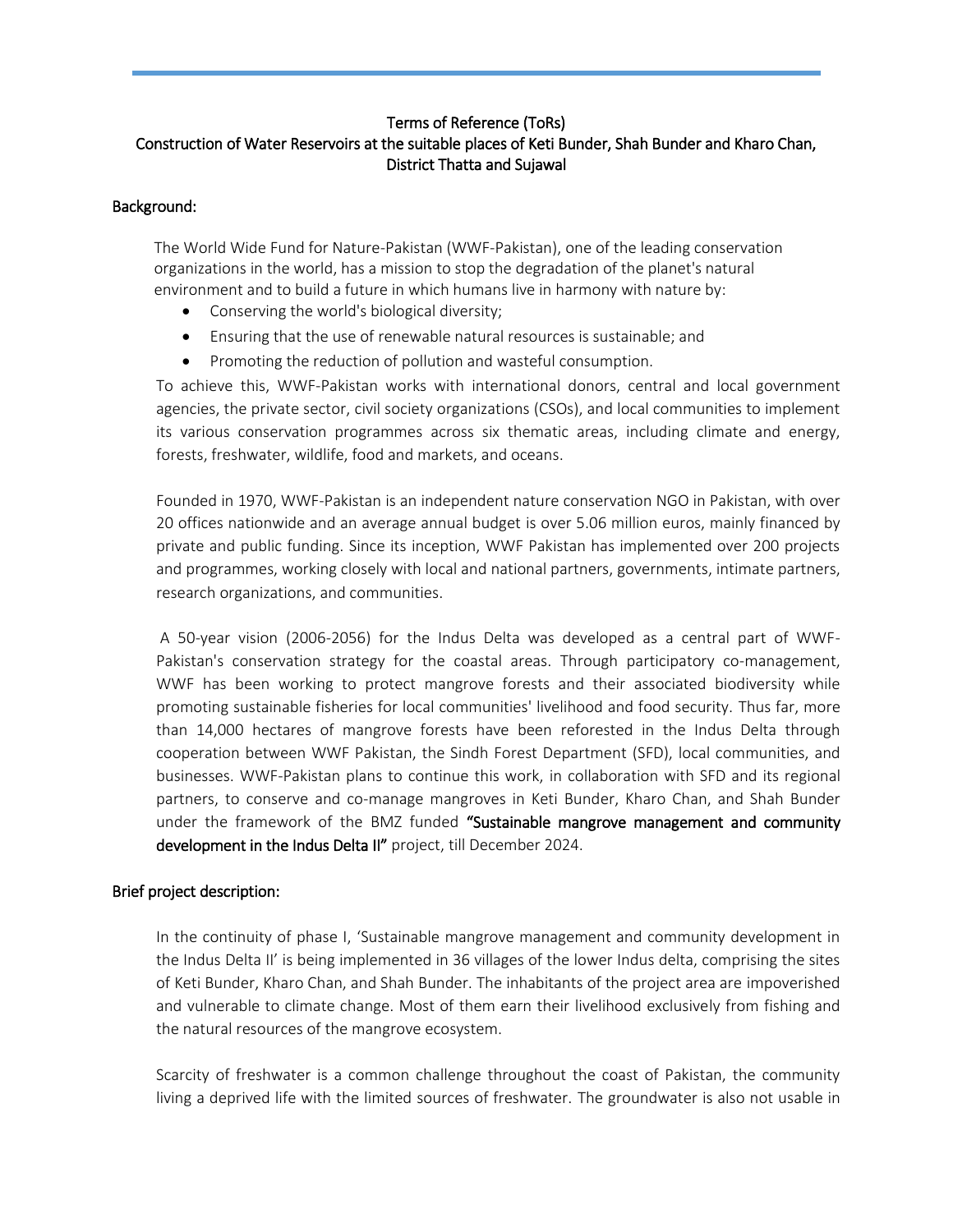the project villages. The other available water resources are highly contaminated and below the national standards. The community spends a significant amount of money on purchasing that water for their daily consumption.

One way of providing sufficient drinking water in the villages for at least part of the year is to build freshwater reservoirs. For this purpose, three water reservoirs supporting five villages have been developed under the Phase I project. However, there is still a need for more water reservoirs so that more communities can have access to safe drinking water. In cooperation with the local authorities and representatives of the village communities, five more reservoirs will be constructed in the project villages after a need assessment. Focused group discussions within each cluster will select the villages and sites.

### Objectives:

Five water reservoirs will be constructed to store flooding water through already available water channels during the monsoon period. For this purpose, simple basins are dug out, surrounded by a properly designed earth work with stone pitching. At the end of the monsoon season, the basins are filled with freshwater that lasts for at least 3-5 months after the monsoon period ends. A prerequisite for this is that the villages have to be close to the primary arms of the Indus so that they can benefit from the floods during the monsoon season. The excavation work is carried out with the help of an excavator, which will be jointly monitored by the village committees and staff of WWF-Pakistan.

#### Responsibilities of the consultant/Contractor:

- Develop a layout of the planned water reservoirs and share it with WWF-Pakistan before execution of earthwork;
- Designing and constructing of 05 Water reservoirs with the dimensions of 66 x 33 x 2 meters  $(4,356 \text{ m}^3)$  at suitable project sites;
- Each water reservoir will be designed and developed in presentable and perfect shape (as per BOQs);
- Each water reservoir will be fenced with rust-resistant material in such a way to avoid the entrance of any wild/domestic large and medium animals;
- All the reservoirs will be strengthened and made sustainable with stone pitching to reduce the erosion;
- Two handpumps will be installed with each water reservoir in a way to make the access easy to the reservoir water;
- The standard quality material will ensure that it is used in the construction of water reservoirs, including but not limited to stone pitching, embankments, reservoir dimensions, fencing, handpumps, etc.
- The contractor/consultant will also keep liaison with the project staff and the local communities and ensure to avoid any conflict with the community representatives;
- The contractor/consultant will ensure the photographic evidence of the progress and share it with the project manager weekly.